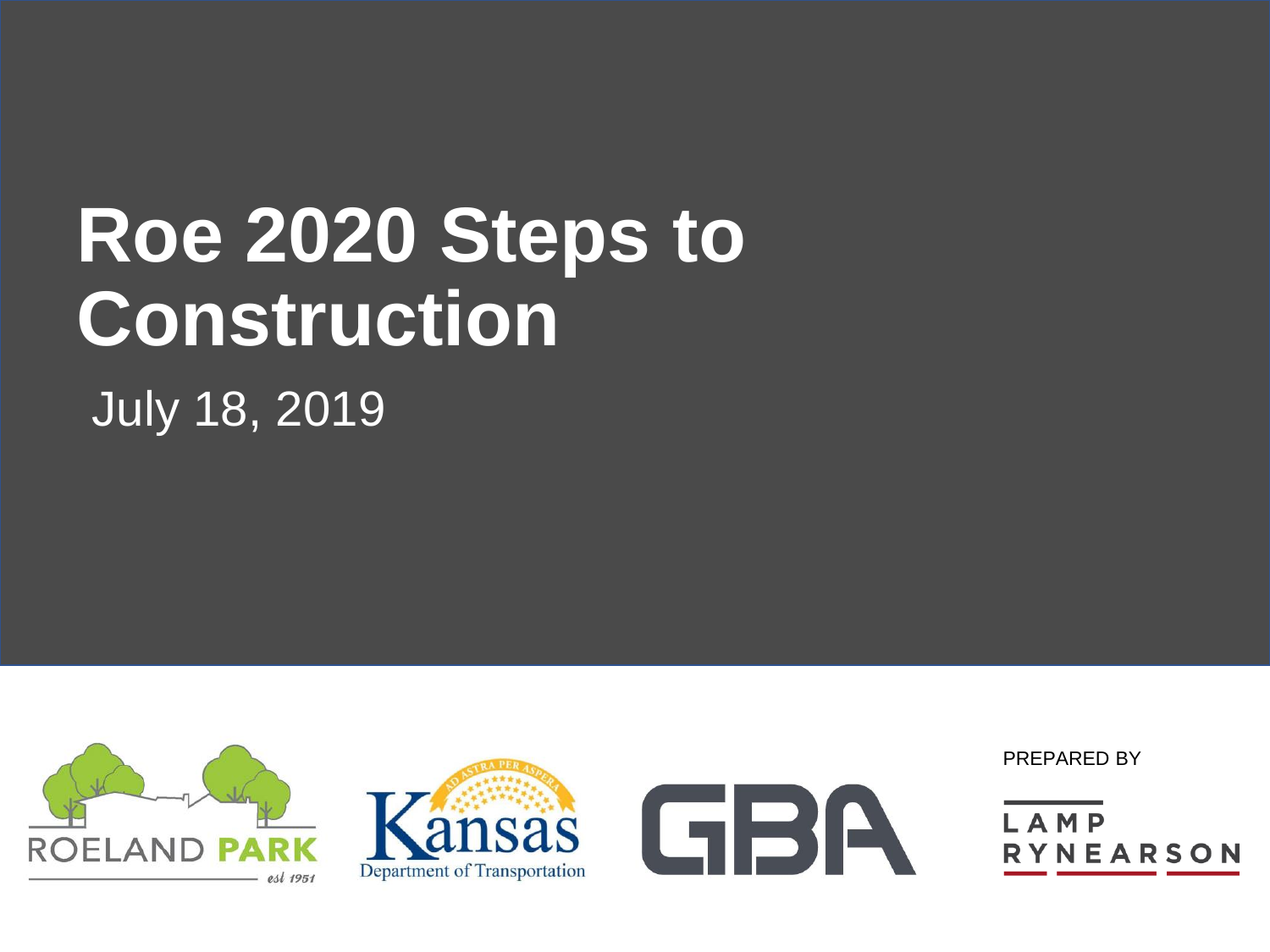## **Current Schedule**

| <b>Date</b>        | <b>Task</b>                                                                                                                                                                                                                                                                                                 |
|--------------------|-------------------------------------------------------------------------------------------------------------------------------------------------------------------------------------------------------------------------------------------------------------------------------------------------------------|
| September 1, 2019  | Utility Certification - Relocations substantially underway,<br>or preferably complete. KDOT will hold the City<br>responsible for any delay claims by the contractor<br>during construction related to utility conflicts. KDOT<br>may delay bidding if they feel utilities are not addressed<br>adequately. |
| September 30, 2019 | Final Engineering Plans – necessary for KDOT to<br>generate contracts and specifications for bid                                                                                                                                                                                                            |
| October 1, 2019    | Easement Acquisition Complete (or ability to<br>conditionally certify) – Normally easements must be<br>acquired or bid date is delayed. KDOT may allow<br>bidding if eminent domain action is a) a small number of<br>tracts, b) is past the initial hearing. This is entirely<br>KDOT's decision.          |

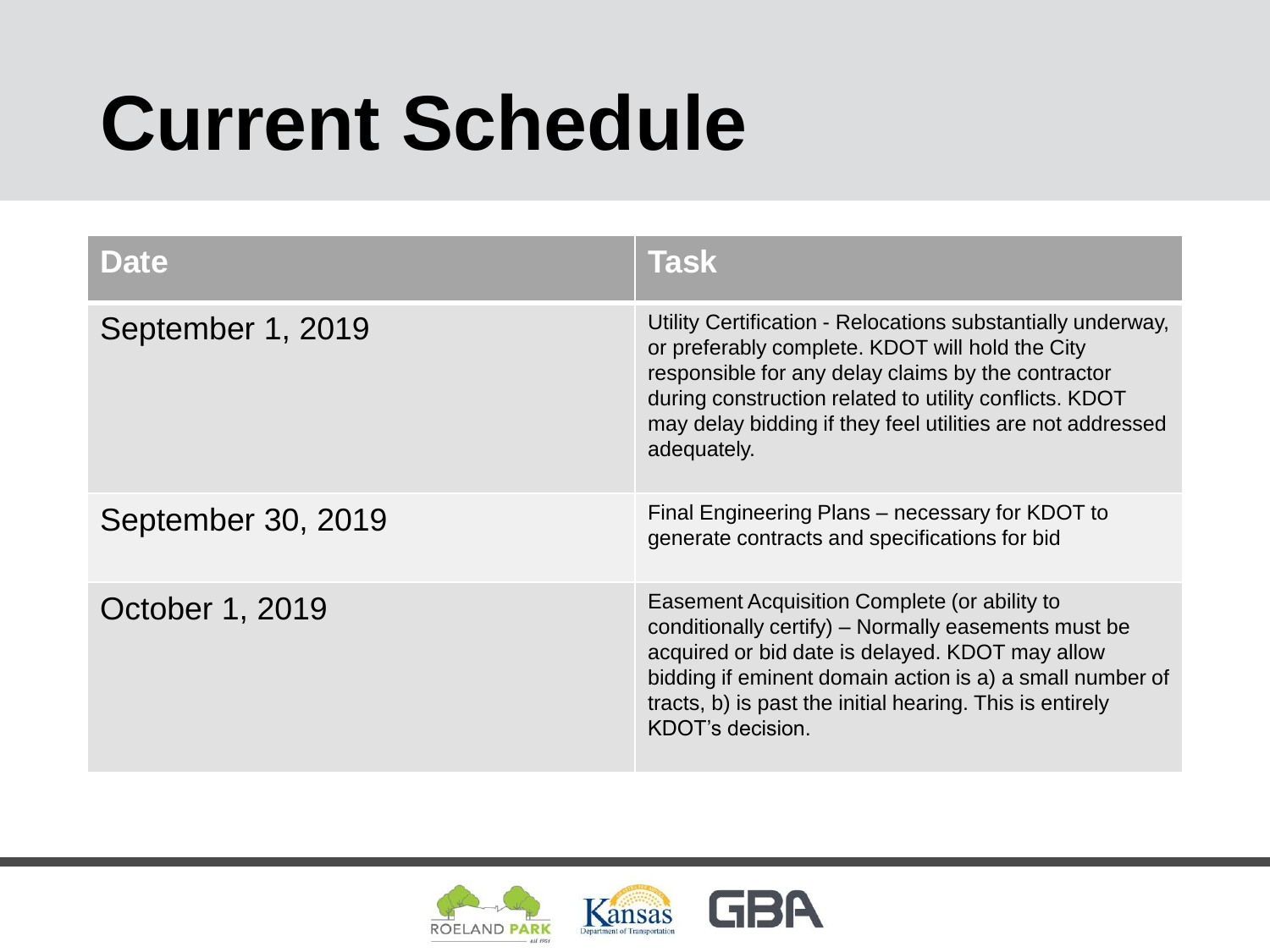## **Current Schedule**

| <b>Date</b>       | <b>Task</b>                                                |
|-------------------|------------------------------------------------------------|
| October 9, 2019   | Advertise for bids                                         |
| November 13, 2019 | <b>Bid Letting</b>                                         |
| February 2020     | Open House Public Informational<br>meeting with contractor |
| March 1, 2020     | <b>Construction Begins</b>                                 |

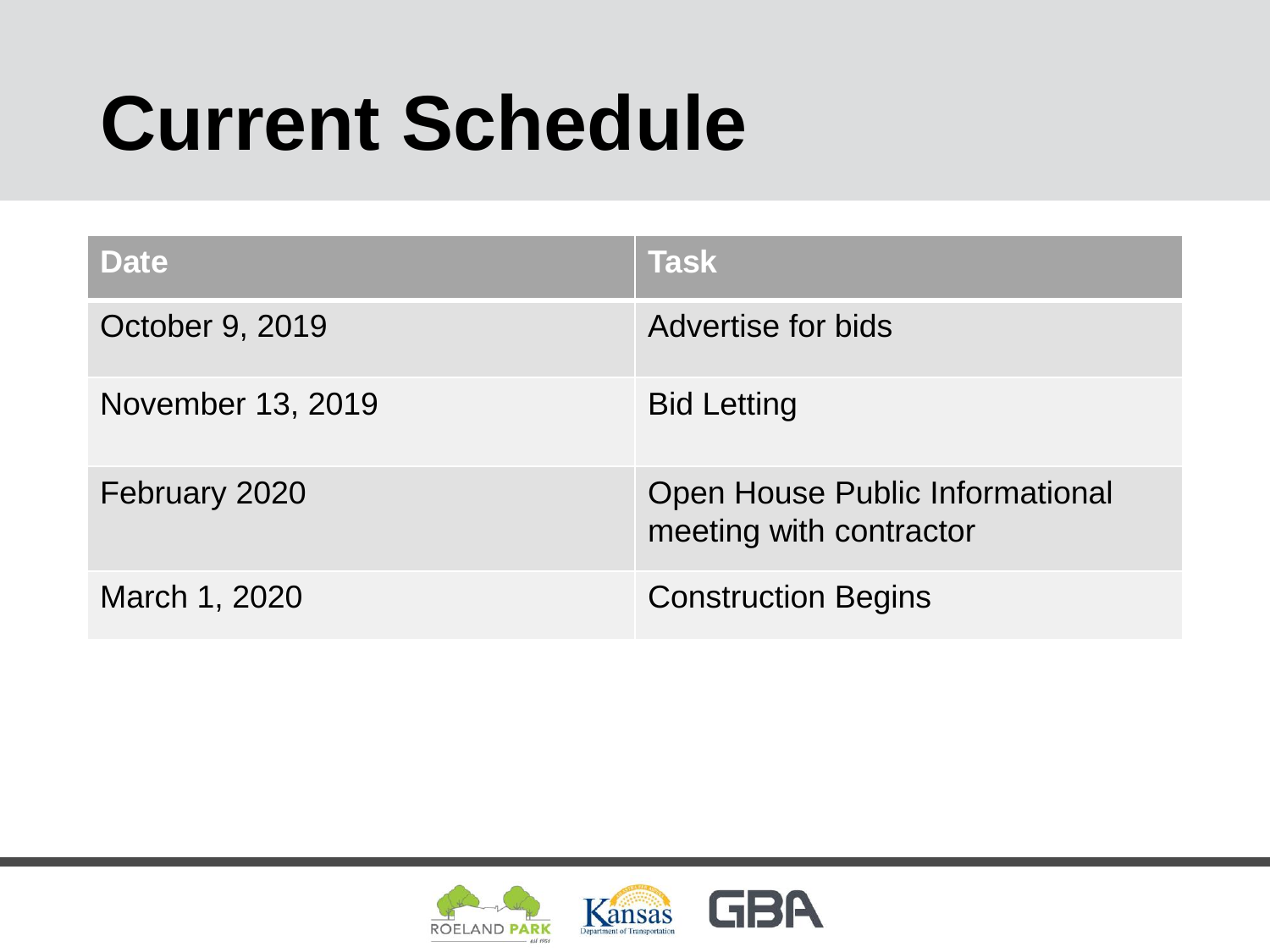## **Construction Phasing Overview**

- The plans include general traffic control/phasing plan (50 pages). However, we cannot dictate the means and methods to which the contractor constructs the project. Once a contractor is on board, they may change our phasing plan to increase their efficiency.
- In general, GBA's phasing plan is as follows:
	- Remove Existing Center Medians (Inside Lanes Closed, Outside Lanes Open)
	- Construct Proposed Center Medians & Full Depth Pavement where medians were removed but not replaced. (Inside Lanes Closed, Outside Lanes Open)
	- Remove & Reconstruct Curbs/Curb Inlets/Sidewalks/Driveways/Entrances/Sideroads (Outside Lanes Closed/Inside Lanes Open)
	- Mill and Overlay Pavement, construct street lighting and traffic signals, restoration. (Various lane closures)

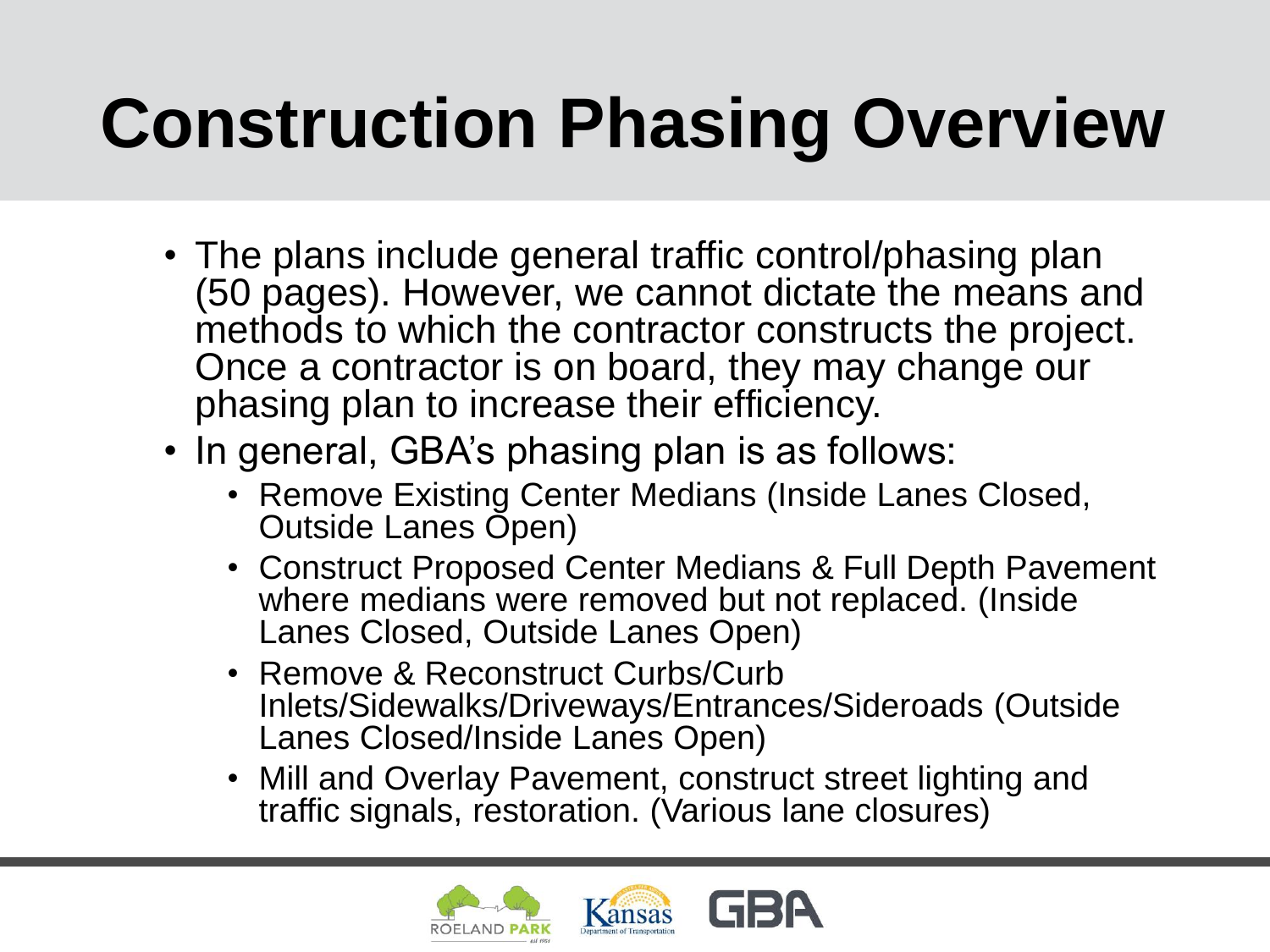## **Construction Phasing Overview**

- Construction Phasing Considerations
	- Sideroad and Commercial Entrance construction phasing has been detailed to maximize accessibility while keeping in mind public safety.
	- Residential Driveway Closure: There will be two instances in which homeowners will not have access to their driveways. This will be during the construction and cure-time of the driveway curb as well as the reconstruction and cure-time of their driveway. We anticipate the closure of each driveway to be limited to about 2 weeks total (depending on weather). Special accommodations will be made for the elderly and handicapped as noted in the plans.

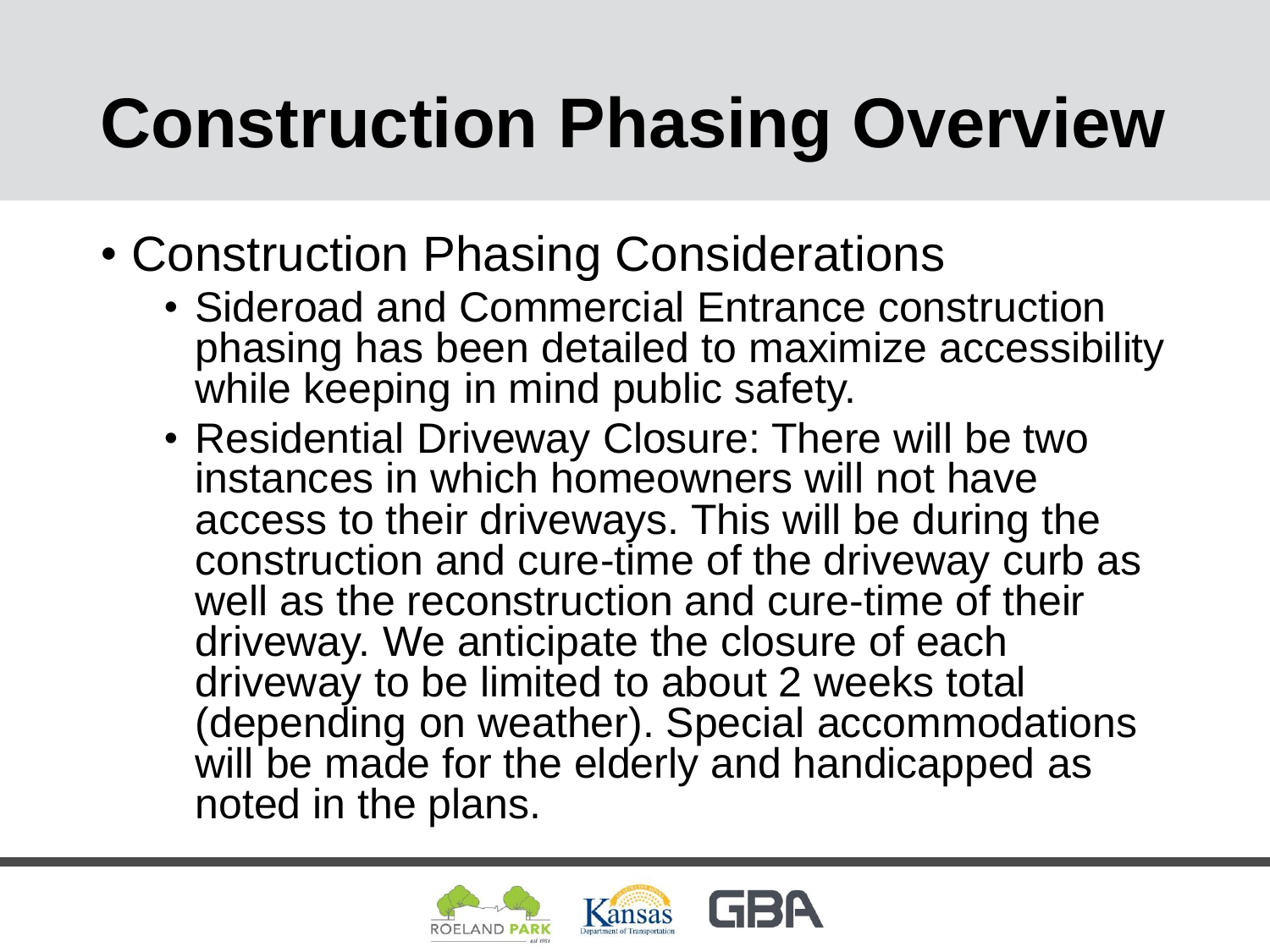# **Typical Acquisition Issues**

- Loss of property value Concern that the loss of property, or project construction, will negatively affect property value.
- Access to the property Property owners, rightfully, desire vehicular access during construction.
- Construction duration in their area Construction takes time, and the serial nature of it means that there will be some disturbance along all the roadway until final restoration.
- Changes in the grades/perceived damages to yards There will be some grade changes, but all properties will be restored to acceptable slopes.

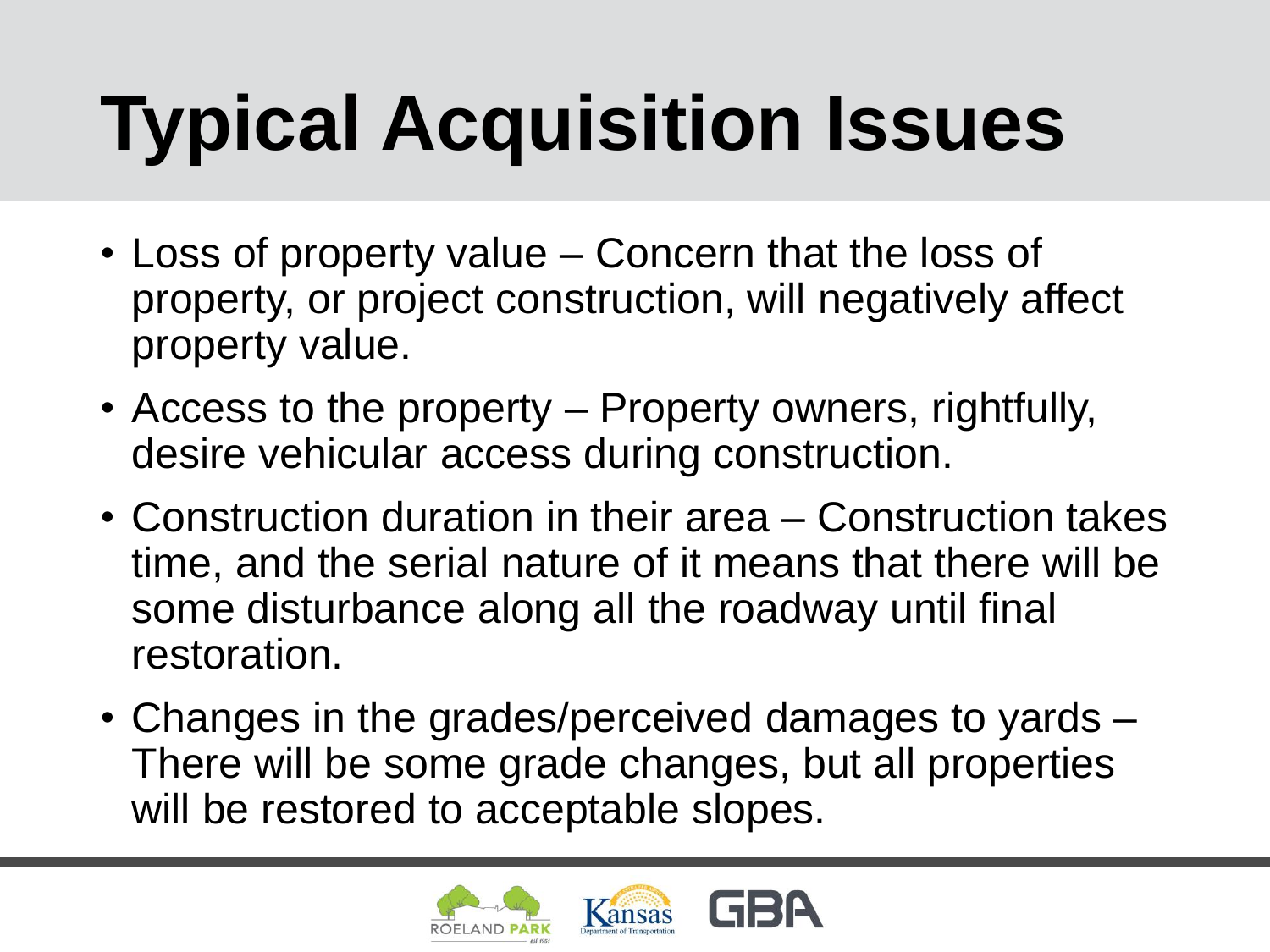# **Typical Acquisition Issues**

- Restoration Concern about lawns, flowers, edging, etc…
- Loss of trees Tree loss can be a significant hurdle to gaining property owner support.
- Driveway replacement Concerns about the type of concrete, jointing, how much we will replace, and slopes.
- Easement document indemnification/technical objections - Some owners want to make changes to the documents.

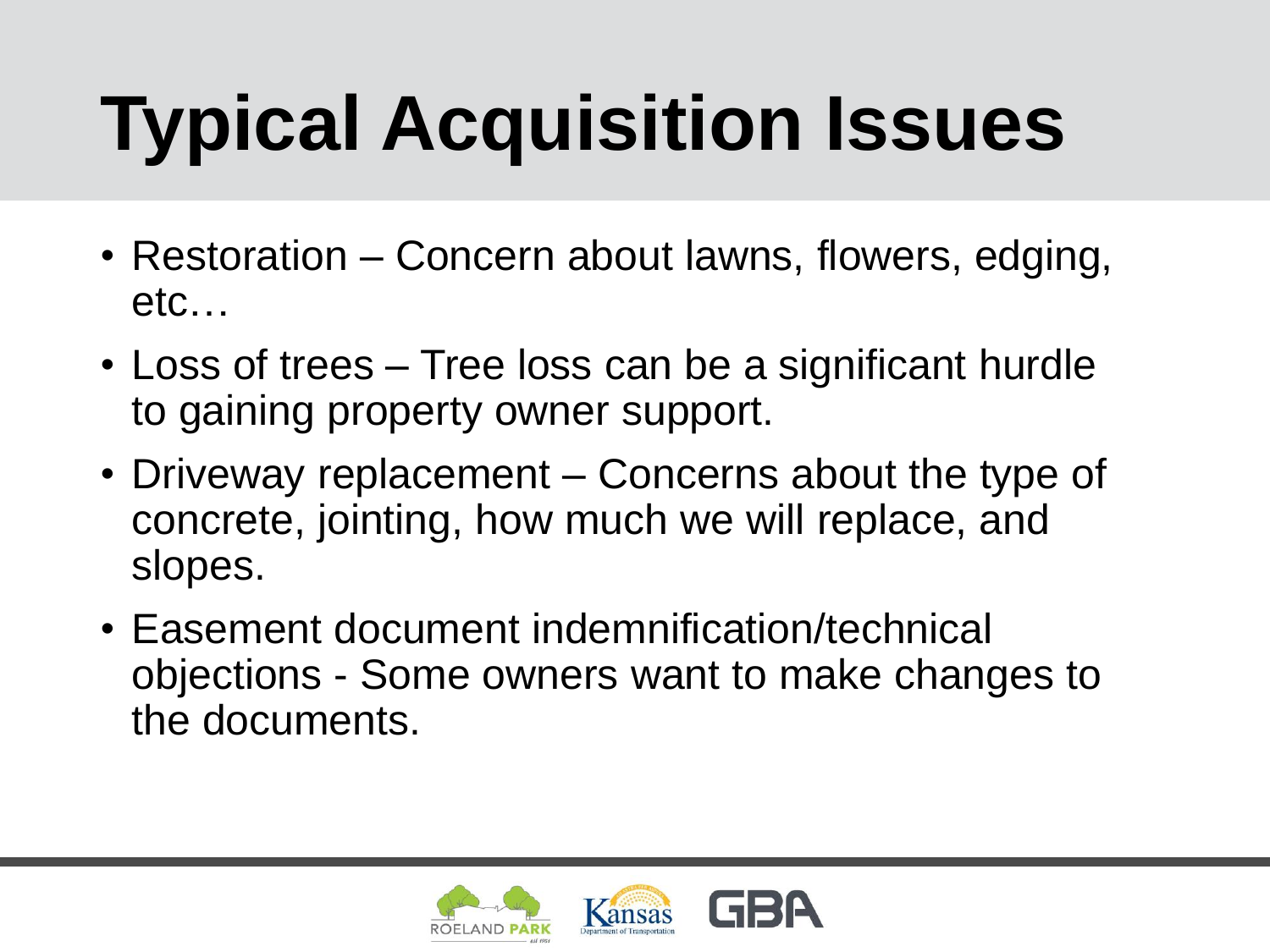## **Specific Barriers**

- There are some owners from which we may not be able to negotiate easements, and thus Eminent Domain is required. These may include:
	- Owner opposes project
	- Owner cannot be found/absentee
	- Multiple owner with issues (divorce etc...)
	- Property in ownership change (foreclosure)

The changes at Rosewood is an area of interest.

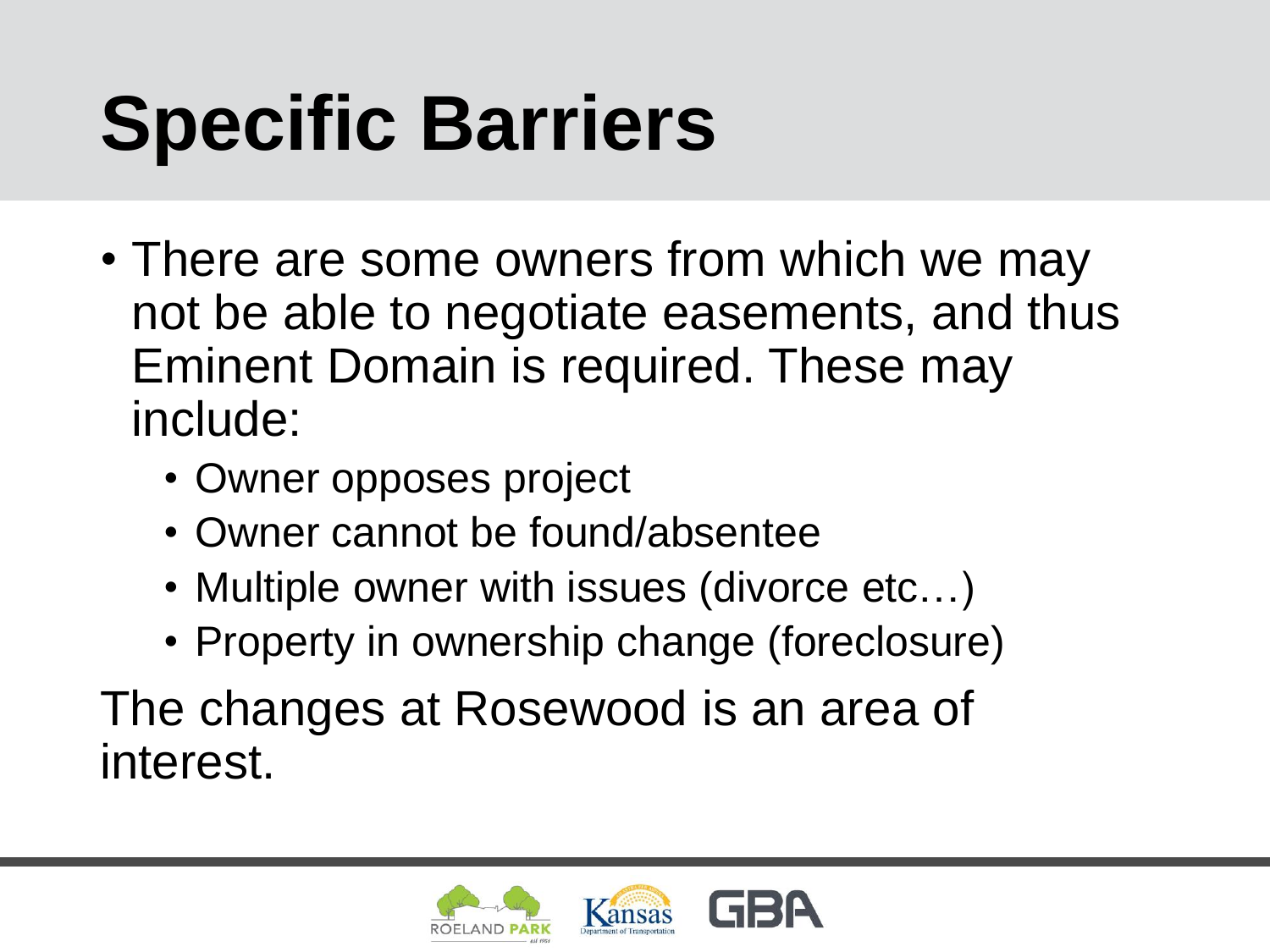## **Simplified Rosewood Layout**





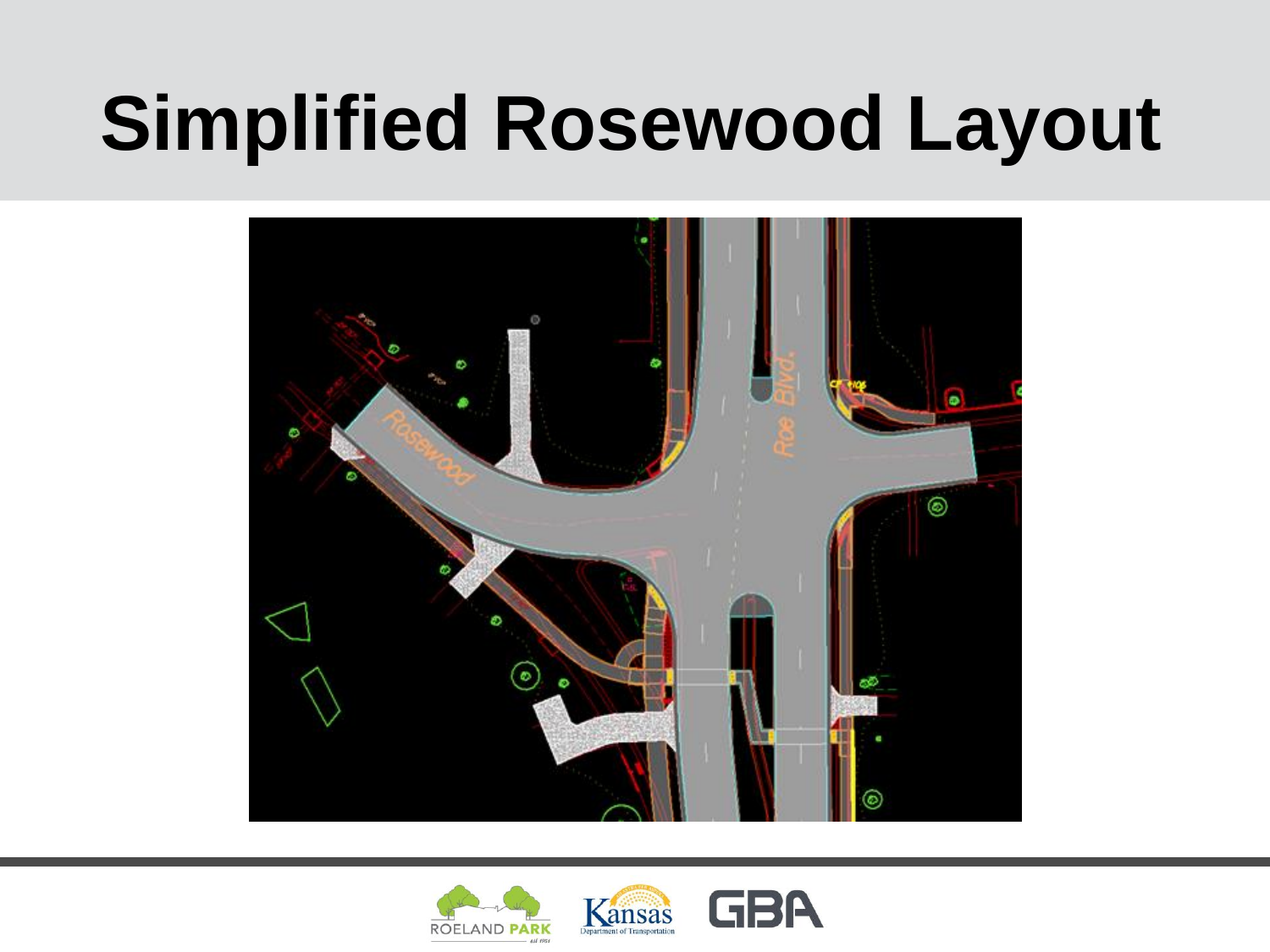## **Shifting Edge of Pavement**





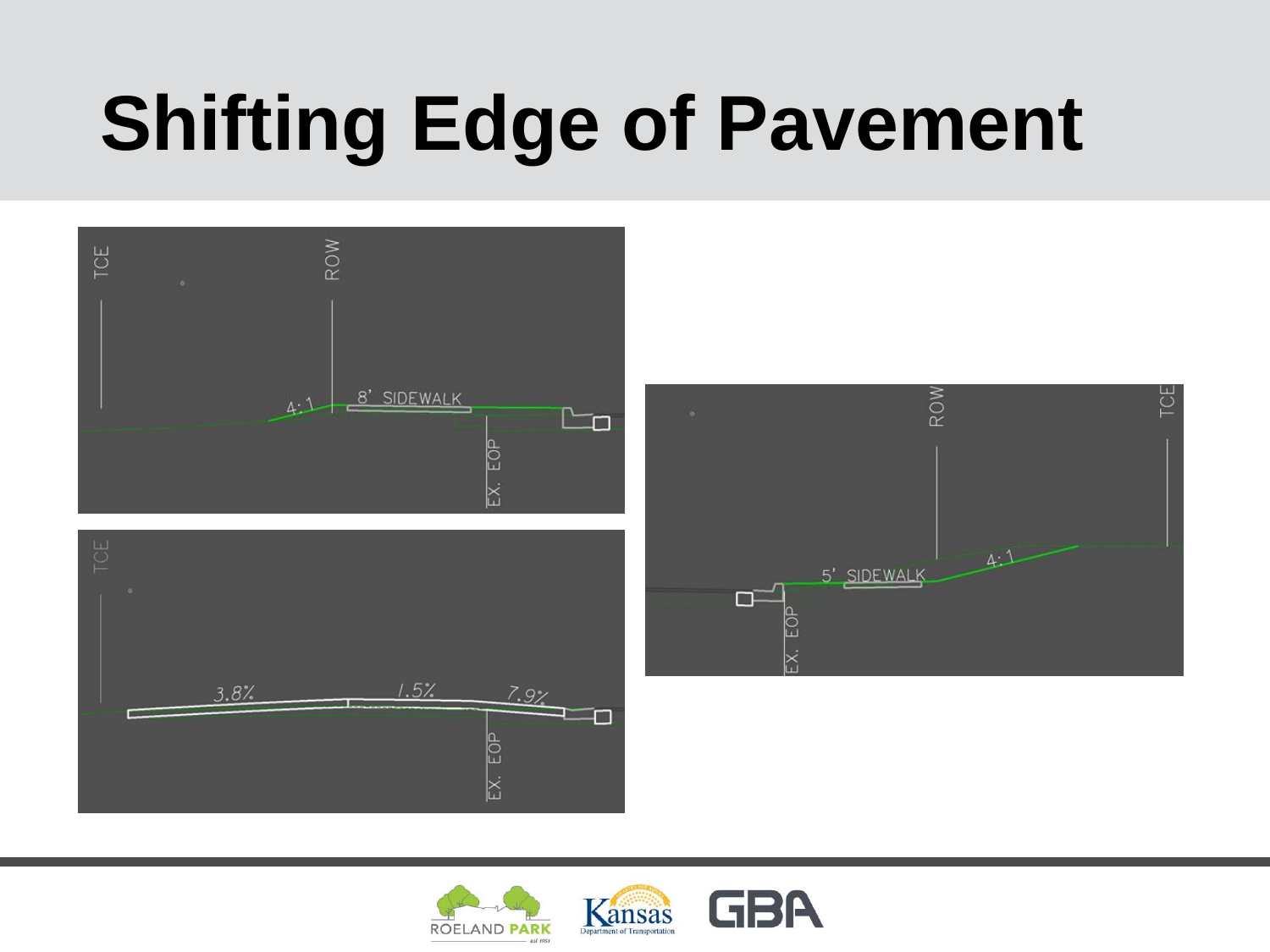# **Acquisition Steps**

- Prior to Eminent Domain:
	- City hires certified appraiser to appraise property before and after acquisition (complete)
	- Complicated/over \$10k acquisitions are reviewed by an independent appraiser (complete)
	- Acquisition agent provides offer to property owner (complete)
	- City exhibits good faith effort to acquire property, usually at least 30 days allowance for negotiation

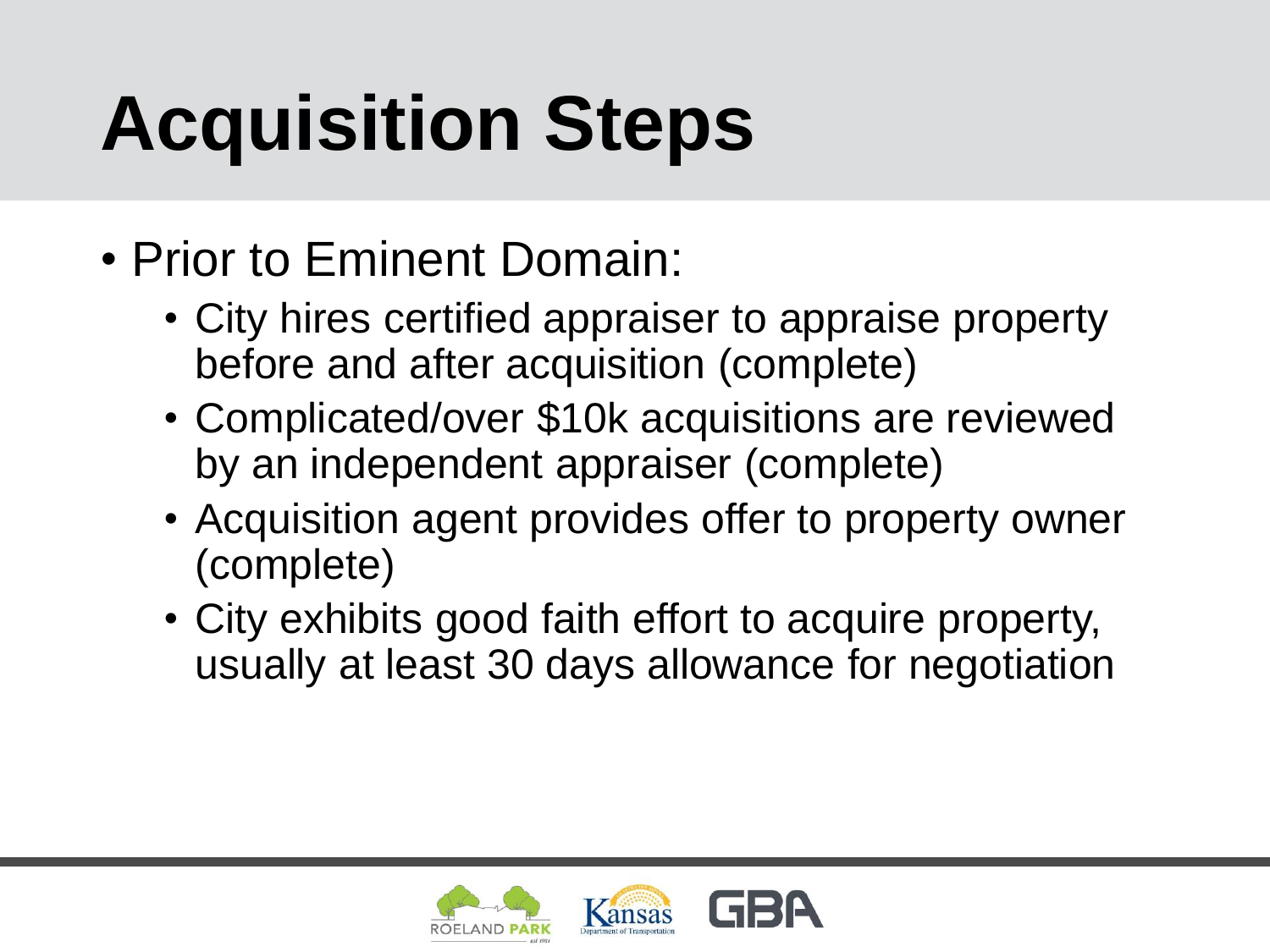# **Acquisition Steps**

- Eminent Domain:
	- Governed by:
		- Kansas Statutes 26-501
		- Uniform Relocation Assistance and Real Property Acquisition Act of 1970 – Purpose is to ensure fair compensation and assistance and assistance for those whose property was compulsorily acquired for public use under " eminent domain " law.
	- City authorizes need for Eminent Domain thru resolutions/ordinances
	- City files petition with District Court and notifies property owners, parties in possession, and parties with an interest in the property (mortgage holder, easement holders, etc…)

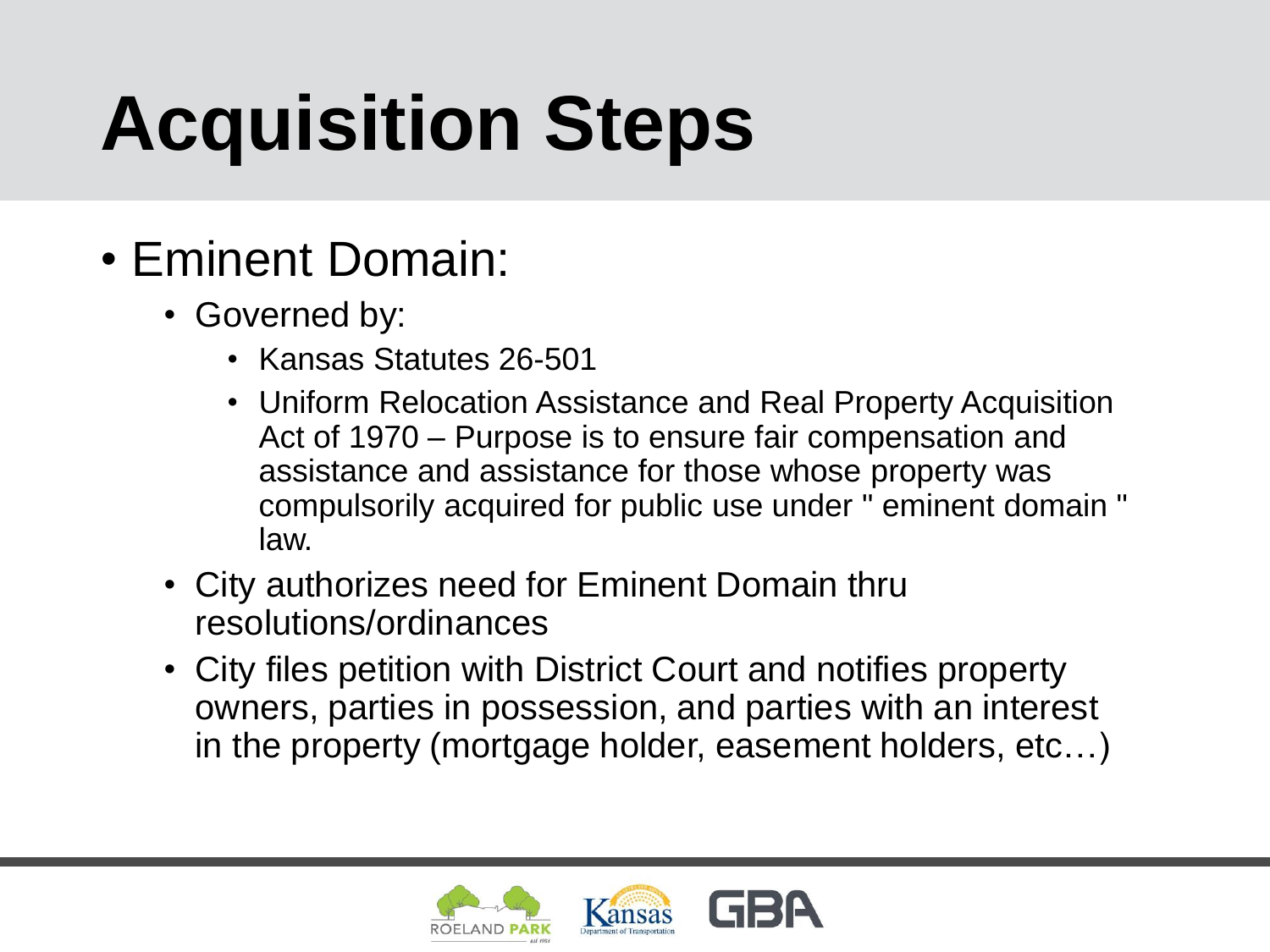# **Acquisition Steps**

- Post Eminent Domain:
	- Court assigns judge, holds hearing on validity of petition (i.e. does the City have the right to condemn for the stated purpose).
	- Court appoints appraisal panel, 2 MAI appraisers, 1 attorney (Johnson County residents)
	- Appraisal panel performs another before and after appraisal, establishes awards, files report with District Court.
	- City pays cost of awards and cost of panel's work to District Court and immediately has possession of the easements.
	- Owners can appeal the appraisal to a trial, but the only issue at this point is money.